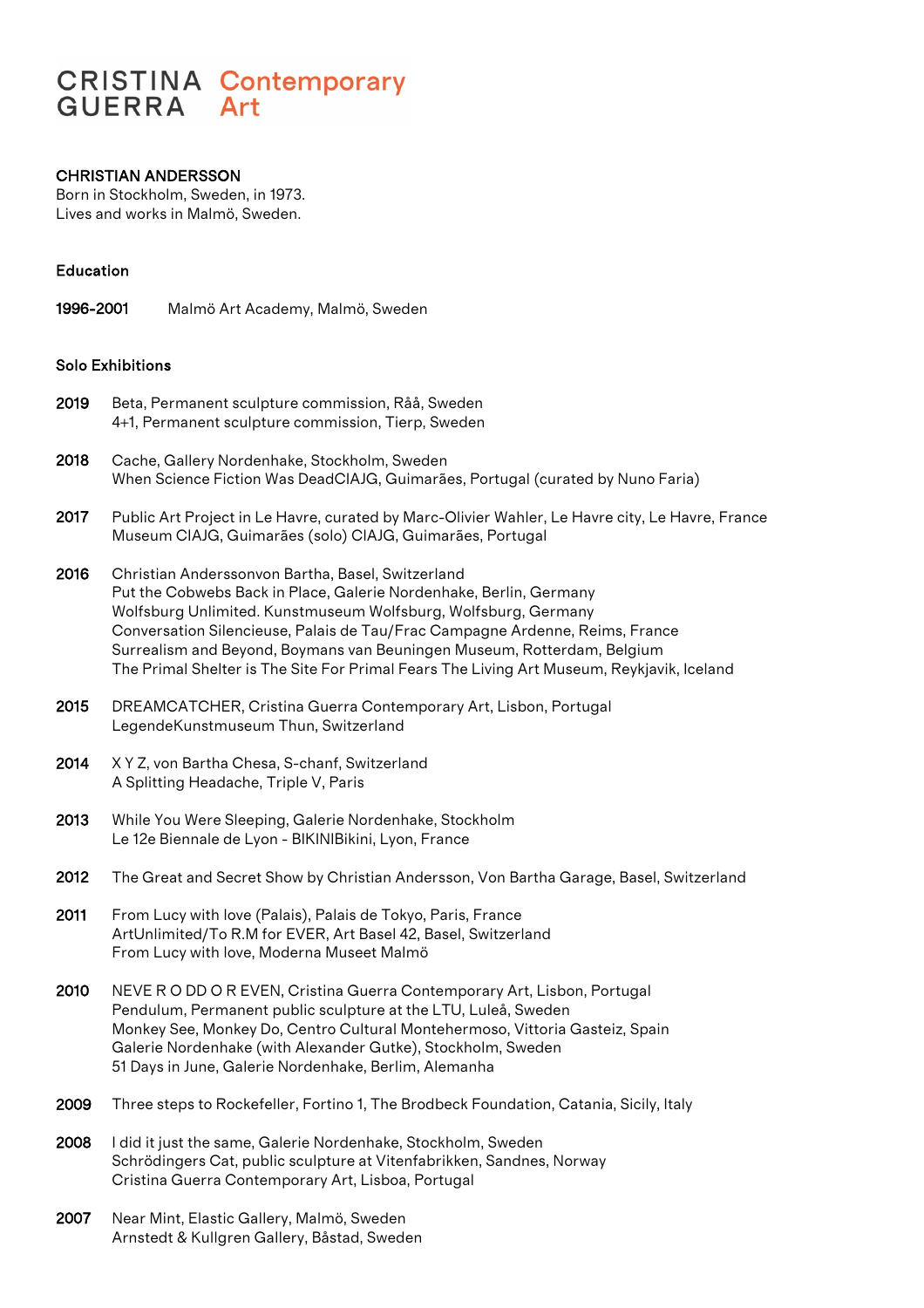- 2006 ArtUnlimited, Art Basel, Switzerland
- 2005 The 1st at Moderna, Moderna Museet, Stockholm, Sweden Christian Andersson, Galerie Nordenhake, Berlin, Germany 9 was 6 if, Studio A, Otterndorf, Germany
- 2004 1:1. Skånes Konstförening, Malmö, Sweden
- 2003 F for Fake, Galleria MUU, Helsinki, Finland The Blind Spot, Ping Pong Gallery, Malmö, Sweden
- 2002 F for Fake, The Suitable Gallery, Chicago, USA
- 2001 MA Show, Peep/Rooseum, Malmö, Sweden
- 1999 Plan B, Galleri 21, Malmö, Sweden

#### Group Exhibition

- 2020 Borderland, Hallands Konstmuseum, Halmstad, Sweden
- 2019 Garden Tales,Thielska Galleriet, Stockholm, Sweden Lapin Canard Retrospective, Lieu-Commun, Toulouse, France IF YOU DON'T LIKE ART, GOODBYE, FUCK OFF, GO HOME…, Nordic Contemporary Art Collection, NoCo, Kristianstads Konsthall, Kristianstand, Sweden
- 2018 You've eaten Roses, now you'll drink the moon, Forum Braga, Braga, Portugal (Pre)texts, Fundación Otazu, Pamplona, Spain Wanderings, Cristina Guerra Contemporary Art, Lisbon (curated by Gregory Lang) Avesta Art 2018, Verket, Avesta, Sweden 03.03.18, Ringsted Galleriet, Ringsted, Denmark Groundhog Day, SIC, Helsinki, Finland (curated by Andreas Nilsson)

2017. Show and Tell, Malmö Konstmuseum, Malmö, Sweden (curated by Matts Leiderstam & Cecilia Widenheim) Them Or Us, Galeria Municipal, Porto, Portugal (curated by Paulo Mendes) IF YOU DON'T LIKE ART, GOODBYE, FUCK OFF, GO HOME..., Nordic Contemporary Art Collection, NoCo, Vestfossens Kunstlaboratorium, Norway Groundhog Day, SIC, Helsinki, Finland Prequel, OBRA, Malmö, Sweden Mirror Images, Kunstmuseum Thun, Thun, Switzerland

- 2016 Wolfsburg Unlimited, Kunstmuseum Wolfsburg, Wolfsburg, Germany Conversation Silencieuse, Palais du Tau/FRAC Campagne-Ardenne, Reims, France Lapin Canard, Triple V, Paris, France Surrealism and Beyond, Boymans van Beuningen Museum, Rotterdam, Belgium The Primal Shelter Is the Site for Primal Fears, The Living Art Museum (Nýló), Reykjavik, Iceland
- 2015 Mirror Images in Art and Medicine, Museum of Medical History at Charité, Berlin, Germany THE PREDICTIONS OF SAUL WAHL, King for a Night, Ancestor of Chalet Society Grand Palais, Paris, France PICTURES and CREAM, The confidential report of the life and opinions of Tristram Shandy & friends, Volume 1Cristina Guerra Contemporary Art, Lisbon, Portugal Beam Me Up!, Kristianstads Konsthall, Kristianstad, Sweden Transformation, Katarina Kyrka, Stockholm, Sweden
- 2014 Room Service On the Hotel in the Arts and Artists in the Hotel, Kunsthalle Baden Baden, Germany 100 Years William S. Burroughs, von Bartha Garage, Basel, Switzerland We hate in Order to Survive, Malmo Inter Arts Centre, Malmo, Sweeden Six Memos for the Next…Magazin 4, Bergenz, Austria
- 2013 Arqueológica, Matadero, Madrid, Spain Une oeuvre de Christian Andersson/Un texte de Vicent Pécoil,12th Biennale de Lyon, France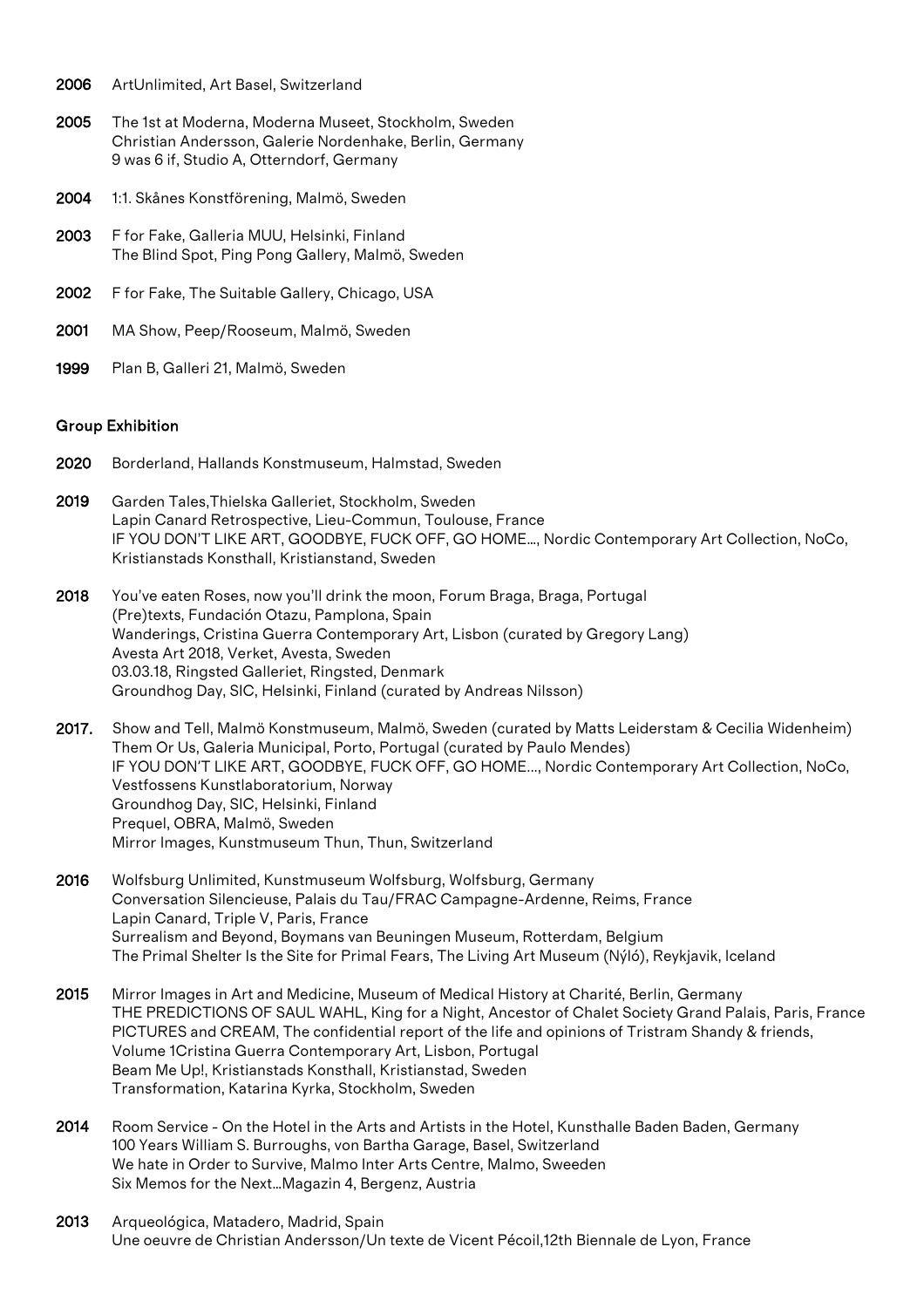Victor, A, Judge William, Johannes (de silentio), Constantin, Vigilius, Nicolaus, Hilarius, Johannes (Climacus), H.H., Anti-Climacus et. al.Fotografisk Center, Copenhagen

- 2012 Inside and Out, KIM? (Contemporary Art centre, Riga), Riga, Latvia Upplyst/Enlightened, Artipelag, Stockholm Around Every Corner, Elastic Gallery, Malmö, Sweden Off the Beaten Track, Von Bartha Garage, Basel, Switzerland
- 2011 What did you expect?, Galerie Torri, Paris, France Phénomènes/ Résonance, Biennale de Lyon, Galerie Néon, Lyon, France all to wall (part I) - curated by João Silvério, Cristina Guerra Contemporary Art, Lisbon, Portugal Margritte - Focault/Om orden och tingen, Moderna Museet, Stockholm, Sweden Ghost, Gerlesborgs Konsthall, Gerlesborg, Sweden
- 2010 Look Again, SECCA, Winston-Salem, North Carolina, USA Ocus Pocus, Norrköpings Konstmuseum, Sweden The Sophisticated Eye (Trompe l'Oeil), Galerie Opdahl, Berlin, Germany Landings, Vestfossen, Norway Open Light in Private Spaces, Biennale für Internationale Lichtkunst, Ruhr, Germany On Gaps and Silent Documents, Artefact Festival (STUK), Leuven, Belgium
- 2009 This is the score, part II, Elastic, Malmö, Sweden L'avenir d'une illusion, Centre d'art Passages, Troyes, France Behind The image/The Image Behind, Artefact at Stuk Arts Center, Leuven, Belgium Spridd Isolerad Konst, Konstmuseet, Kalmar, Sweden Changing Light Bulbs in Thin Air, CCS Bard, The Hessel Museum, New York, USA
- 2008 L'éternel retour 1: La Méduse, La Salle de Bains, Lyon, France The Real Thing, Malmö Art Museum, Malmö, Sweden no no no no no no no no no no no there's no limit, Signal, Malmö, Sweden ABC, Art Berlin Contemporary, Berlin, Germany The Deluded Eye, The National Museum, Stockholm, Sweden
- 2007 What You See Is What You Guess, FRAC Champagne/Ardenne, France New Generation, Gallery Von Bartha Contemporary, Basel, Switzerland Tricky, Galeria Estrany de la Mota, Barcelona, Spain Ob Ich Das Sehe, Kunstverein Heidelberg, Germany
- 2006 5 Billion Years, Palais de Tokyo, Paris, France Galerie Nordenhake, Berlin, Germany Alice Doesn't Live Here Anymore, Galerie Nordenhake, Stockholm, Sweden Modernautställningen 2006, Moderna Museet, Stockholm, Sweden
- 2005 More Than This!, Göteborg International Art Biennal, Gothenburg, Sweden ADAM, Smart Projects, Amsterdam, Holand The Invisible Insurrection Of a Million Minds, Sala Rekalde, Bilbao, Spain OK/OKAY, Swiss Institute & Grey Art Gallery, New York, USA
- 2004 Edstrand foundation, Malmö Konsthall, Sweden All Movable Wonders, The IASPIS Gallery, Stockholm, Sweden Open Studios, IASPIS, Stockholm, Sweden Momentum, Contemporary Art Biennal, Moss, Norway The Office, Brändström & Stene Gallery at Futurniture, Stockholm, Sweden Attraktion Skåne, Stockholm Art Fair, Sweden
- 2003 Nya Namn, The Museum Of Art, Malmö, Sweden Collective, NIFCA, Suomenlinna, Helsinki, Finland Adagio, Gävle Konstcentrum, Sweden Greyscale/CMYK, The Royal Hibernian Academy, Dublin, Ireland
- 2002 The Stray Show, Chicago, USA Project Space c/o Matts Leiderstam, Stockholm, Sweden Greyscale/CMYK, The Tramway, Glasgow, UK